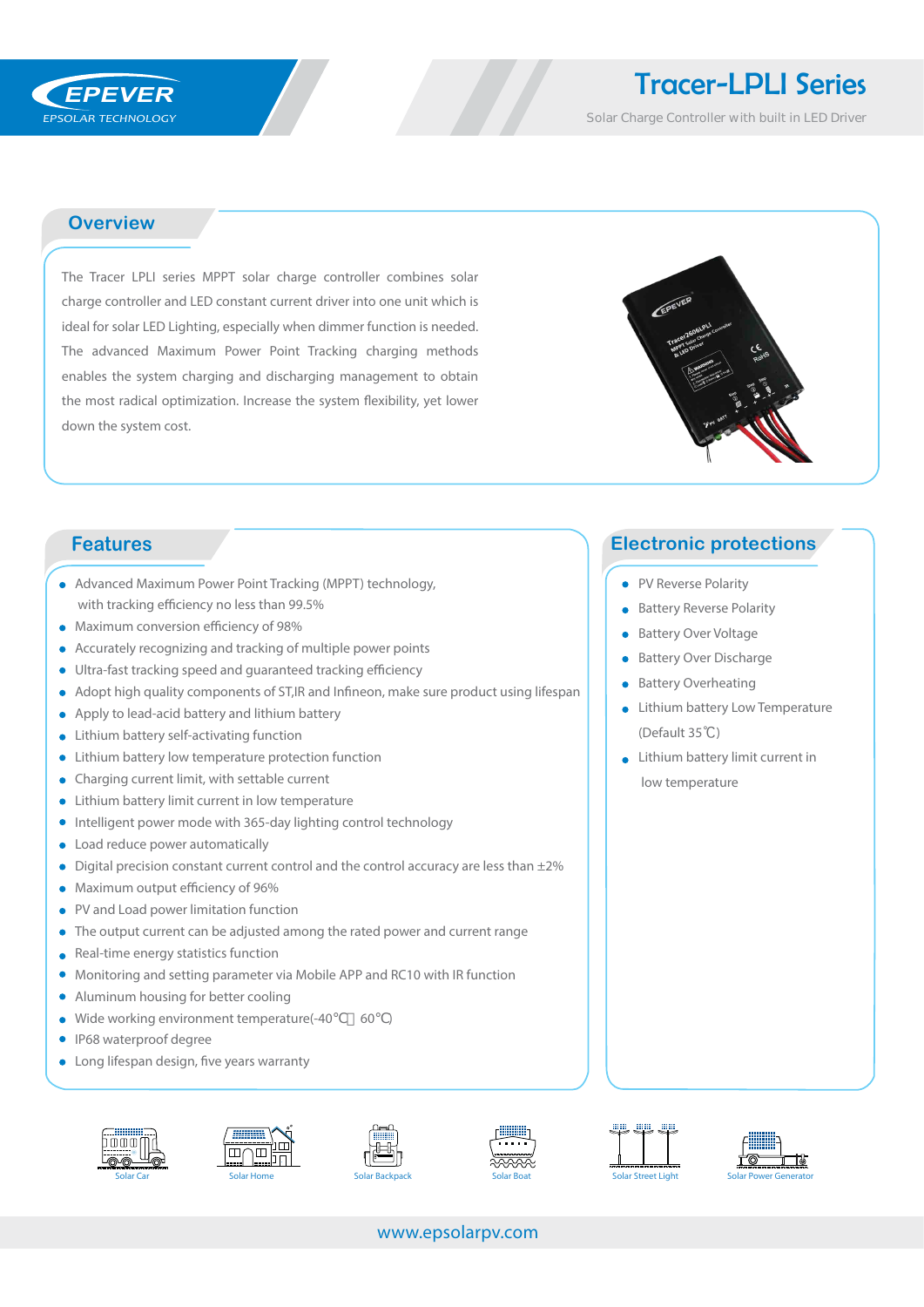# Technical Specifications

| <b>Model</b>                       |                                   | Tracer1305<br><b>LPLI</b>                                                                   | Tracer2606<br><b>LPLI</b>                                     | Tracer3906<br><b>LPLI</b>                                                                 | Tracer5206<br><b>LPLI</b> | Tracer2610<br><b>LPLI</b>                                                                 | Tracer3910<br><b>LPLI</b> | Tracer5210<br><b>LPLI</b> |  |  |  |
|------------------------------------|-----------------------------------|---------------------------------------------------------------------------------------------|---------------------------------------------------------------|-------------------------------------------------------------------------------------------|---------------------------|-------------------------------------------------------------------------------------------|---------------------------|---------------------------|--|--|--|
| Nominal system voltage             |                                   | 12VDC                                                                                       | 12/24VDC                                                      |                                                                                           |                           |                                                                                           |                           |                           |  |  |  |
| Battery input voltage range        |                                   | $8.5 - 16$ VDC                                                                              | $8.5 - 32VDC$                                                 |                                                                                           |                           |                                                                                           |                           |                           |  |  |  |
| Rated charge current ★             |                                   | 10A/12V                                                                                     | 10A                                                           | 15A                                                                                       | 20A                       | 10A                                                                                       | 15A                       | 20A                       |  |  |  |
| Rated charge power                 |                                   | 130W/12V                                                                                    | 130W/12V<br>260W/24V                                          | 195W/12V<br>390W/24V                                                                      | 260W/12V<br>520W/24V      | 130W/12V<br>260W/24V                                                                      | 195W/12V<br>390W/24V      | 260W/12V<br>520W/24V      |  |  |  |
| Max. PV open circuit voltage       |                                   | 48V(Min. Temp.)<br>45 $V(25^{\circ}\text{C})$                                               |                                                               | 58V(at minimum operating environment temperature)<br>46V(at 25°C environment temperature) |                           | 95V(at minimum operating environment temperature)<br>92V(at 25°C environment temperature) |                           |                           |  |  |  |
| MPP Voltage range                  |                                   |                                                                                             | (Battery voltage+2V) $\sim$ 36V                               |                                                                                           |                           | (Battery voltage+2V) ~ 72V                                                                |                           |                           |  |  |  |
| Max. output current                |                                   | 3.3A                                                                                        | 3.3A                                                          | 4.5A                                                                                      | 6.6A                      | 3.3A                                                                                      | 4.5A                      | 6.6A                      |  |  |  |
| Max. output power                  |                                   | 100W                                                                                        | 100W                                                          | 130W                                                                                      | 200W                      | 100W                                                                                      | 130W                      | 200W                      |  |  |  |
| Output voltage range               |                                   | (Max. battery<br>voltage+2V) $\sim$ 46V                                                     | (Max. battery voltage+2V) $\sim$ 58V                          |                                                                                           |                           | (Max. battery voltage+2V) $\sim$ 80V                                                      |                           |                           |  |  |  |
| Load open circuit voltage          |                                   | 46V                                                                                         | 58V                                                           |                                                                                           |                           | 80V                                                                                       |                           |                           |  |  |  |
| Load over voltage protection       |                                   | 50V                                                                                         | 63V                                                           |                                                                                           |                           | 100V                                                                                      |                           |                           |  |  |  |
| Maximum output efficiency          |                                   | 96%                                                                                         |                                                               |                                                                                           |                           |                                                                                           |                           |                           |  |  |  |
| Output current control<br>accuracy |                                   | $\leq \pm 2\%$                                                                              |                                                               |                                                                                           |                           |                                                                                           |                           |                           |  |  |  |
| <b>Battery Type</b>                |                                   | Lead-acid battery: Sealed(default)/Gel/Flooded/User; Lithium battery:LiFePO4/Li-NiCoMn/User |                                                               |                                                                                           |                           |                                                                                           |                           |                           |  |  |  |
|                                    | <b>Equalization Voltage</b>       | Sealed:14.6V; Flooded:14.8V;User:9-17V (24Vsystem×2)                                        |                                                               |                                                                                           |                           |                                                                                           |                           |                           |  |  |  |
|                                    | <b>Boost Voltage</b>              | Sealed:14.4V;Gel:14.2V;Flooded:14.6V;User:9-17V(24Vsystem×2)                                |                                                               |                                                                                           |                           |                                                                                           |                           |                           |  |  |  |
| Lead-a                             | Float Voltage                     | Sealed/Gel/Flooded:13.8V;User:9-17V(24Vsystem×2)                                            |                                                               |                                                                                           |                           |                                                                                           |                           |                           |  |  |  |
| Ξ.                                 | Low Voltage<br>Reconnect Voltage  | Sealed/Gel/Flooded:12.6V;User:9-17V(24Vsystem×2)                                            |                                                               |                                                                                           |                           |                                                                                           |                           |                           |  |  |  |
|                                    | Low Voltage<br>Disconnect Voltage | Sealed/Gel/Flooded:11.1V;User:9-17V(24Vsystem×2)                                            |                                                               |                                                                                           |                           |                                                                                           |                           |                           |  |  |  |
|                                    | <b>Boost Charging Voltage</b>     |                                                                                             | LiFePO4(4s):14.5V/Li-NiCoMn(3s):12.5V/User:9-17V(24Vsystem×2) |                                                                                           |                           |                                                                                           |                           |                           |  |  |  |
| Lithium                            | Low Voltage<br>Reconnect Voltage  |                                                                                             | LiFePO4(4s):12.8V/Li-NiCoMn(3s):10.5V/User:9-17V(24Vsystem×2) |                                                                                           |                           |                                                                                           |                           |                           |  |  |  |
|                                    | Low Voltage<br>Disconnect Voltage |                                                                                             | LiFePO4(4s):11.1V/Li-NiCoMn(3s):9.3V/User:9-17V(24Vsystem×2)  |                                                                                           |                           |                                                                                           |                           |                           |  |  |  |